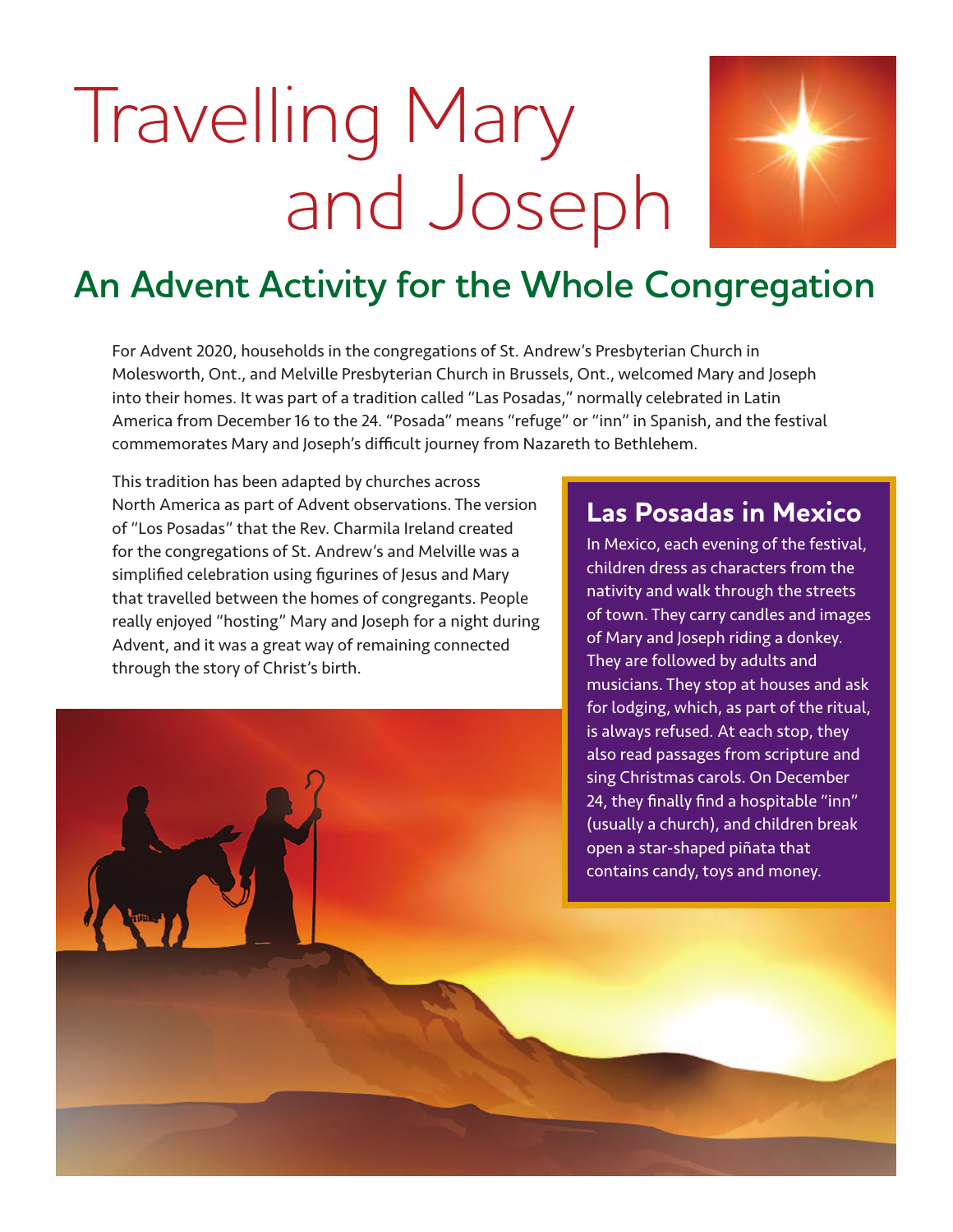#### **Here are the steps to follow to celebrate "Los Posadas" in your own congregation this year:**

**1** Assemble a "Posada" kit. The kit should contain a Mary figurine, a Joseph figurine, the printed instructions (found below) and a blank sheet for people to write their names on.

- **a.** Depending on the size of the congregation, you may want to assemble two or three posada kits so that every household that wants to host Mary and Joseph during Advent will be able to do so.
- **b.** Choose durable Mary and Joseph figurines.
- **2** A few weeks before Advent, introduce the activity to the congregation. Gather the names and addresses of congregation members that want to take part. Create an itinerary for Mary and Joseph to follow as they journey from house to house.
- **3** On the first Sunday of Advent, reintroduce the activity to the congregation. If you have a children's story time, it is the perfect time to explain that Mary and Joseph will be journeying to different homes until Christmas when they will be returned to the church.
- **4** Send Mary and Joseph with one family. Provide clear instructions that they are meant to host Mary and Joseph for one night and then pass on the posada kit the next day to a new person or family from your congregation. Provide the name and address of the household each family is meant to pass the posada kit onto.

Also provide these important reminders:

- **a.** There are instructions in the kit that explain what to do with Mary and Joseph during their stay at your house.
- **b.** Be sure to take a photo of Mary and Joseph's stay at your house. Send it to the posada coordinator. The pictures will be used in worship the next Sunday.
- **5** The person or family that has Mary and Joseph on Christmas Eve will bring them to church, where they will be placed in the nativity scene along with baby Jesus.



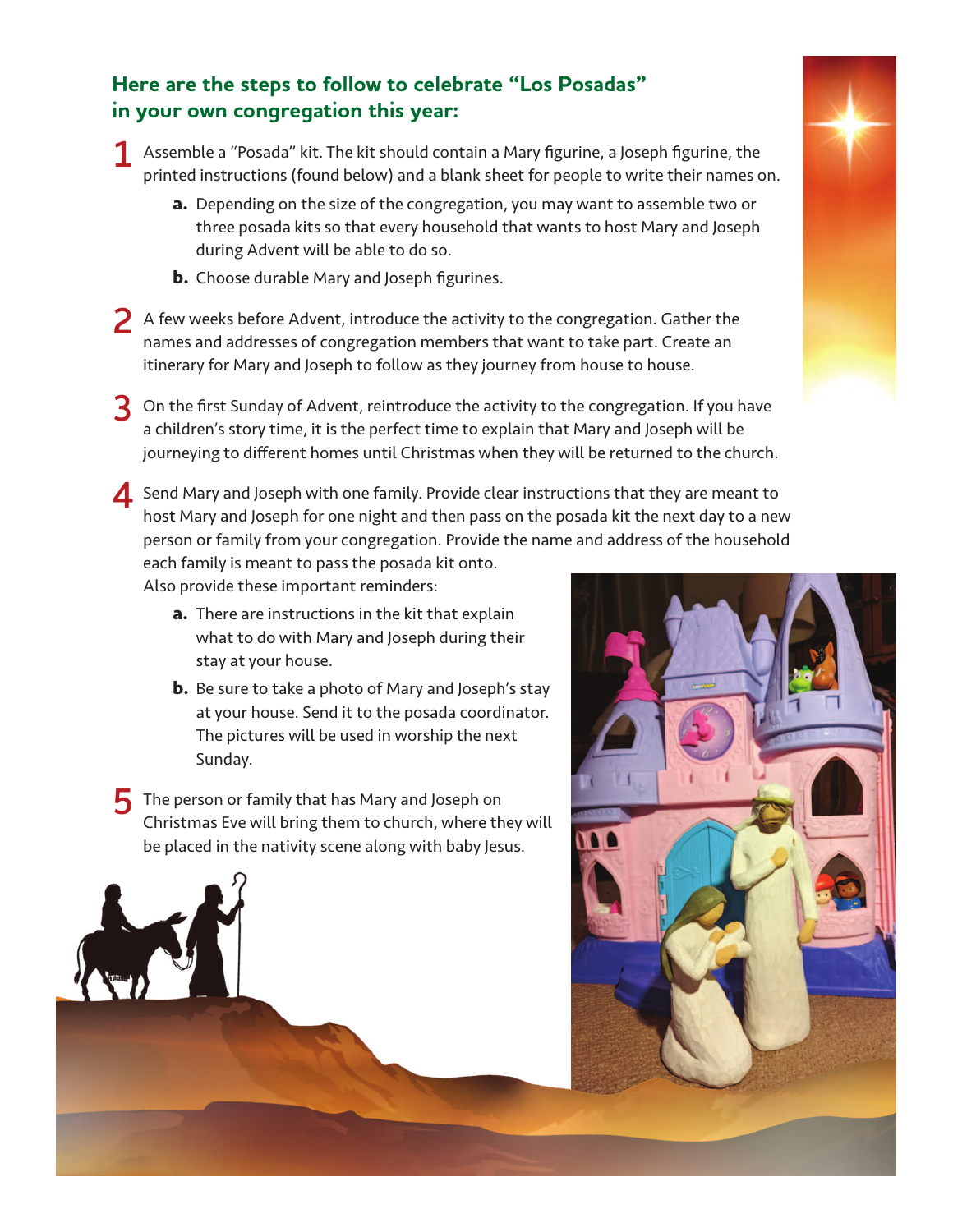

## **The Posada (The Inn) Do You Have Room for Mary and Joseph?**

You have been chosen to welcome and care for Mary and Joseph for the night! They travelled around 150km to get from Nazareth to Bethlehem—all with no car or easy, safe roads. It was a long and arduous journey, made more so by Mary's pregnancy. Surely they stayed in shelters along the way. Tonight, you get to provide a place for Mary and Joseph to sleep, while you reflect on their difficult journey and the coming of Jesus into the world.

## **A Note about Disinfecting**

It is a good idea for each household to disinfect the posada kit before passing it on. Choose durable figurines of Mary and Joseph for your posada kits so they can easily be disinfected.

## INSTRUCTIONS

## **1** Read Luke 2:1–7

"In those days a decree went out from Caesar Augustus that the entire inhabited earth should be taxed. This taxation was first made when Quirinius was governor of Syria. And everyone went to his own city to be taxed. So Joseph also departed

from the city of Nazareth in Galilee to the City of David which is called Bethlehem, in Judea, because he was of the house and lineage of David, to be taxed with Mary, his betrothed wife, who was with child. So while they were there, the day came for her to give birth. And she gave birth to her firstborn Son, and wrapped Him in strips of cloth, and laid Him in a manger, because there was no room for them in the inn."